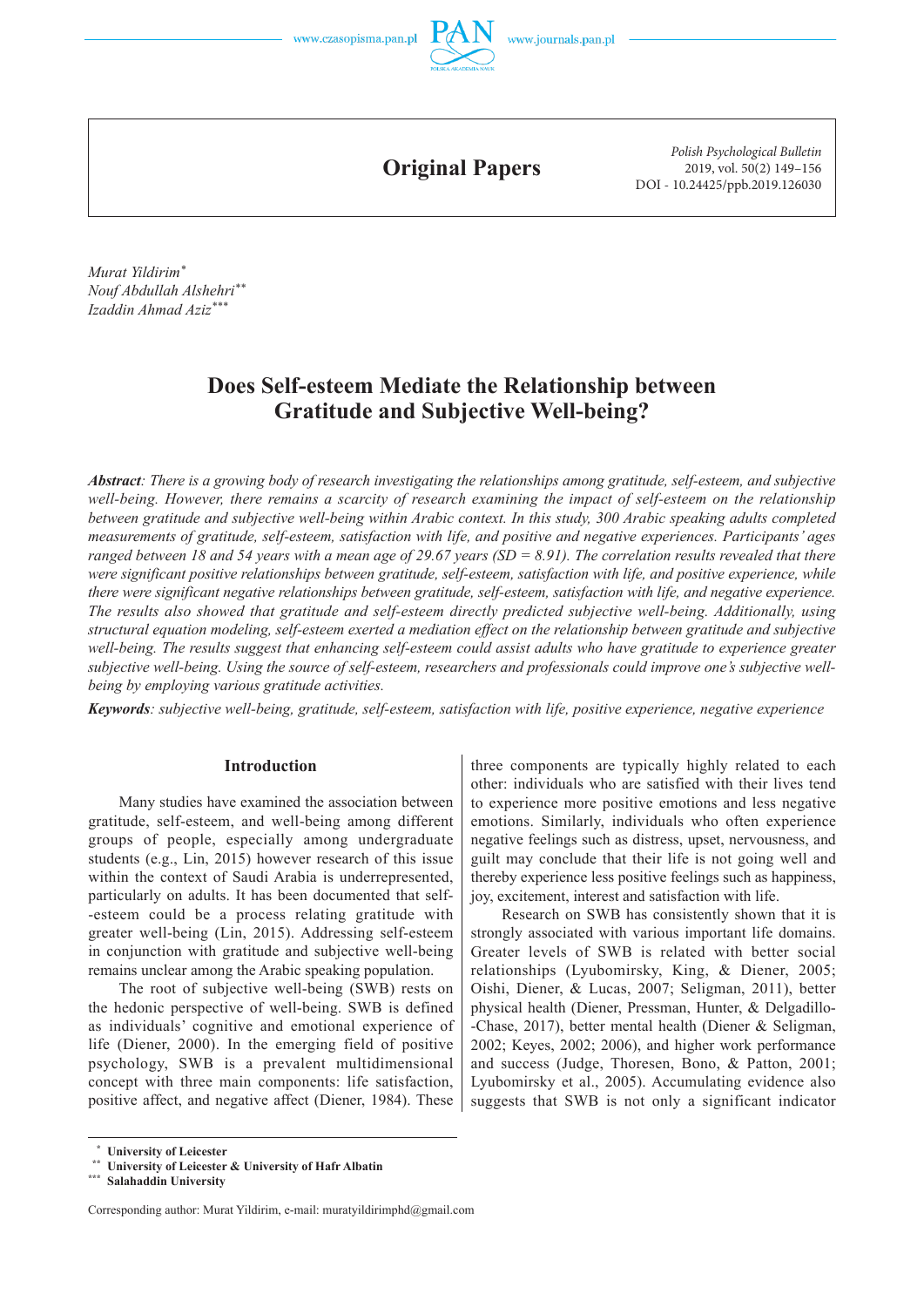

150 *Murat Yildirim, Nouf Abdullah Alshehri, Izaddin Ahmad Aziz*

of positive functioning but also an outcome of it as well (Yildirim & Aziz, 2017; Yildirim, Barmanpek & Farag, 2018; Yildirim & Belen, 2018, 2019). Furthermore, studies demonstrated that subjective well -being is associated with positive psychological constructs such as gratitude (Froh, Yurkewicz, & Kashdan, 2009; Wood, Joseph, & Maltby, 2008) and self -esteem (Abdel -Khalek, 2011; Lin, 2015). Thus, subjective well -being can be an important outcome that needs to be taken into account when the importance of psychological constructs is examined.

Gratitude is an adaptive psychological characteristic that people experience in everyday life. Gratitude is defined as being grateful for favourable behaviours from anyone (Froh, Miller, & Snyder, 2007). According to McCullough, Emmons and Tsang (2002), gratitude is a general dispositional positive characteristic that refers to the acknowledgment of the roles of other people's goodness in the positive experiences and outcomes that one obtains and respond these with grateful feelings. The feeling of gratitude occurs when one has been given something valued or needed (McCullough, Kilpatrick, Emmons, & Larson, 2001). High levels of gratitude could have various benefits across different life domains such as social well -being, mental health, and physical health (Lambert, Fincham, Graham, & Beach, 2009) as well as subjective and psychological well -being (see Wood, Froh, & Geraghty, 2010 for a review). For example, individuals with a grateful personality characteristic experience less psychological problems such as anxiety, depression, hostility, and anger (Wood, Joseph, & Maltby, 2008). According to the results of previous studies, gratitude plays an important role in experiencing greater happiness of individuals. Watkins, Woodward, Stone, and Kolts (2003) indicated that gratitude may assist individuals to experience more positive emotions, happiness and hope, along with less depression and negative emotions in their lives in general. Gratitude was found to be uniquely important to well-being. The contribution of gratitude to subjective and psychological well -being remains significant after controlling for personality traits such as extraversion, openness to new experiences, and emotional stability (Wood et al., 2008; Wood, Joseph, & Maltby, 2009). According to a study involving undergraduate students in Saudi Arabia, higher levels of gratitude were significantly related to lower perceived stress and greater satisfaction with life (Yildirim, & Alanazi, 2018). In this study, perceived stress was found to be a full mediator between gratitude and satisfaction with life. That is, gratitude may result in lower levels of perceived stress that in turn predicts greater satisfaction with life. Various gratitude related interventions have been designed to enhance not only gratitude, but also the well -being of individuals (e.g., Emmons & McCullough, 2003).

Self -esteem refers to the one's positive and negative attitudes toward the self that is stemmed from subjective evaluation of the self under the various circumstances (Rosenberg, 1965). Individuals with limited self -esteem capacity may focus more on failures, losses, and the risk of losing self -esteem (Baumeister, Tice and Hutton, 1989). It is of prime importance to identify factors that explain the mechanism behind the relationship between gratitude and subjective well -being to promote positive well -being among general public. In this sense, it particularly appears to be interesting to examine the role of self -esteem as a mediator between gratitude and subjective well -being. According to McCullough, Emmons, and Tsang (2002), those who have levels of gratitude are more likely to have high levels of self-evaluations and thereby experience greater subjective well -being. There is direct evidence indicating that self-esteem serves as a process that explains the relationship between gratitude and various indices of well-being. For example, Lin (2015) has found that self--esteem served as a partial mediator between dispositional gratitude and various indices of well -being among Chinese undergraduate students. The mediating role of self -esteem in the association between gratitude and well -being was also verified in different cultures on different samples (e.g., Orth, Robins, & Widaman, 2012).

The direct relationship between gratitude and subjective well-being is evident in the literature. However, mediating factors that influence the relationship between gratitude and subjective well -being are not fully elucidated. It would be useful to provide further evidence that better clarifies the mechanism underlying between gratitude and subjective well-being. Furthermore, given that there is a wealth of information in the literature in support of well-being, studies examining the factors that influence the relationships between well -being and its correlates are dearth in Arab countries. Indeed, one particular study examined the mechanism behind the relationship between gratitude and satisfaction with life through perceived stress among Saudi undergraduate students (Yildirim & Alanazi, 2018). In that study, only satisfaction with life as a key index of subjective well-being was considered as the outcome variable. Considering that subjective well -being is a tripartite model that includes both affective and cognitive components, it is necessary to examine the underlying mechanism between gratitude and the tripartite model of subjective well -being through positive construct (e.g. self -esteem). This would be useful in terms of understanding the variables associated with the complete picture of subjective well -being. Identification of mediating factors that strengthen the impact of gratitude on subjective well -being could be an effective way to further enhance subjective well-being of individuals. Self--esteem has been shown to process the positive impact of gratitude on individuals' well -being (Lin, 2015). Shedding a light on the process between gratitude and subjective well-being may deepen the understanding of the role of self-esteem between gratitude and subjective well-being among Saudi adults.

The purpose of this study was to gain a better understanding of the underlying mechanism between gratitude and subjective well -being. In this sense, it was hypothesised that gratitude and self -esteem would be positively correlated with positive affect and satisfaction with life and negatively correlated with negative affect. It was also predicted that gratitude and self-esteem would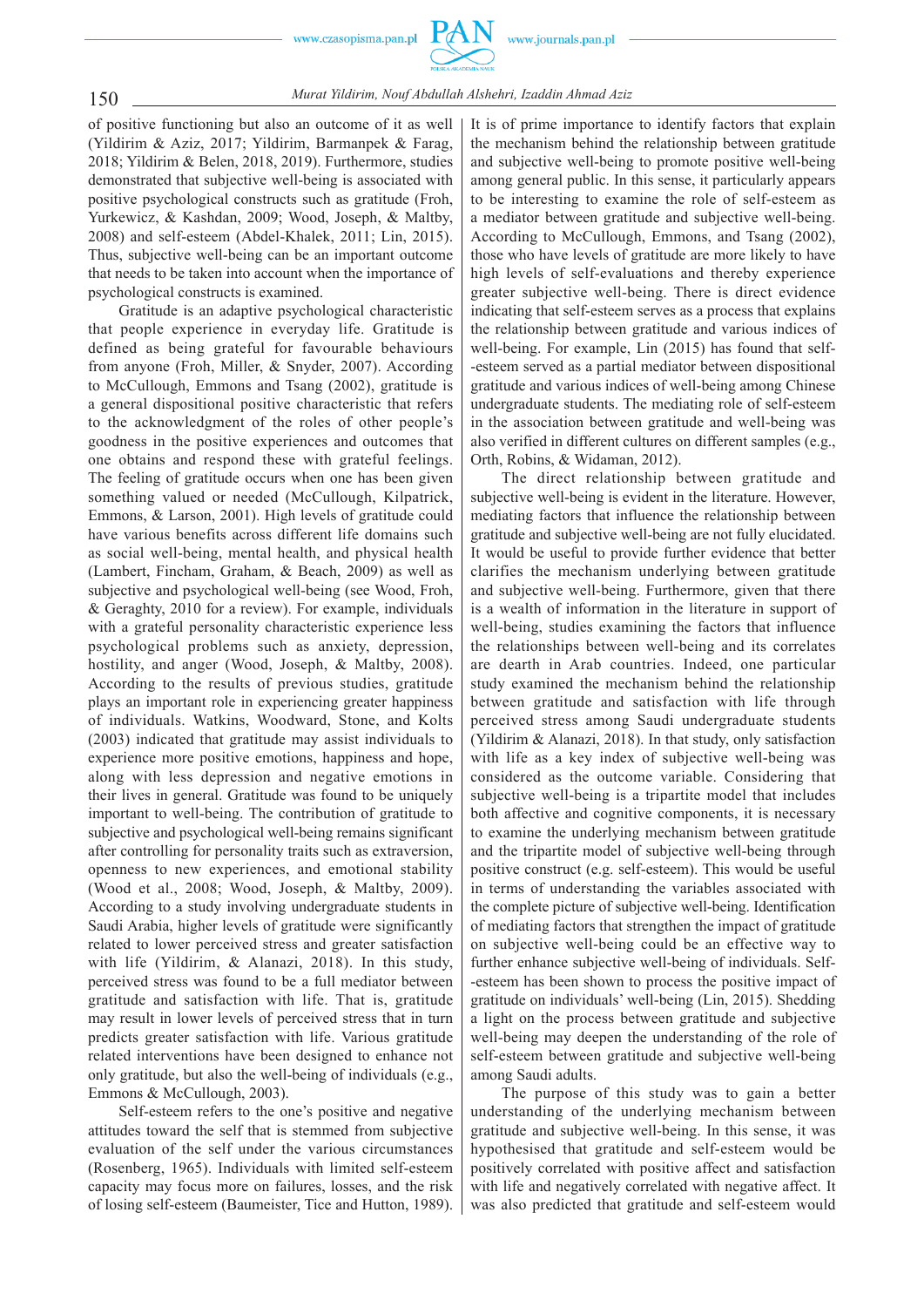be directly associated with greater positive affect and satisfaction with life and less negative affect. In addition, it was hypothesised that self-esteem would serve as a significant mediator between gratitude and subjective well-being. A theoretical structural model was proposed to investigate these relationships and this model was presented in Figure 1.

# **Method**

### **Participants**

Three hundred Arabic -speaking adults were recruited for this study. In the sample, 38.7% were males and 61.3% were females. The participants ranged in age between 18 and 54 years. The mean age of participants was 29.67 years  $(SD = 8.91)$ . Concerning economic status, the majority of the participants reported as having medium economic status (60.3%), followed by low (19.7%), high (10.7%), very low  $(9\%)$ , and very high  $(0.3\%)$ . A large proportion of the sample reported being married (60.7%), with 38% of the participants identified as being single, and fewer of them reported as being divorced (1.3%). Only volunteer participants took part in the study.

## **Measures**

*Gratitude Questionnaire* (GQ -6; McCullough et al., 2002)

The GQ -6 measures dispositional aspect of gratitude with 6 items. Each item is rated on a 7-point scale ranging from  $1 =$  strongly disagree to  $7 =$  strongly agree. A sample item is "I am grateful to a wide variety of people." After reversing relevant items, a total score can be estimated by adding all items on the scale with higher scores standing for higher levels of gratitude. The GQ -6 demonstrated good reliability and validity. Yildirim and Alanazi (2018) reported an acceptable internal consistency reliability for the Arabic translation of the scale. In this study, the Cronbach alpha coefficients for the internal consistency of the GQ -6 was estimated as .78.

## *Satisfaction with Life Scale*

### (SWLS; Diener, Emmons, Larsen, & Griffin, 1985)

The SWLS is constructed to assess the cognitive aspect of SWB, with a general cognitive judgement of life satisfaction. It comprises of five items and respondents are required to answer each statement using a 7 -point Likert type scale ranging from  $1 =$  strongly disagree to  $7 =$  strongly agree. A sample statement is "I am satisfied with my life". All statements on the scale can be summed to produce a total score that ranges between 5 and 35 with higher scores showing greater satisfaction with life. Arabic translation of the scale was found to have satisfactory reliability and valid (Abdel -Khalek, 2008). In this study, the SWLS was reliable with Cronbach's alpha coefficient of  $\alpha$  = .84.

# *Scale of Positive and Negative Experience*  (SPANE: Diener et al., 2010)

The SPANE is a 10-item self-report scale made up of two subscales each comprised of 5 items: 5 Positive experiences (PE) and 5 negative experiences. Each item is answered on a 5 -point Likert type scale ranging from  $1 =$  very rarely or never to  $5 =$  very often or always. It consists of items such as "pleasant" (PE) and "unpleasant" (NE). The subscale scores are the sum of items on the relevant subscale. The subscales scores can range between 5 and 25 with higher scores referring to greater levels of positive and negative experiences. Forward -backward translation procedure was employed to translate the scale into Arabic language. The scale originally demonstrated good psychometric properties with a two -factor structure and high internal consistency. In the present study, the Cronbach alpha coefficients for the internal consistency of the SPANE were estimated as .83 for PE and .83 for NE.

### *Rosenberg Self -Esteem Scale* (RSE: Rosenberg 1965)

The RSE is a 10-item self-report assessment of self--esteem. Participants are required to answer each statement using a 4-point Likert type scale ranging from  $1 =$  strongly disagree to  $4 =$  strongly agree. A sample statement is "I feel that I'm a person of worth, at least on an equal plane with others." The scale score is the sum of items. The scores can range between 10 and 40 with higher scores referring to higher self -esteem. Good psychometric properties have been reported for the Arabic version of the scale (e.g., Abdel -Khalek, 2011). In the present study, the Cronbach alpha coefficient for the internal consistency of self -esteem was calculated as .83.

#### **Procedure**

Data were collected through Internet questionnaires (in Arabic) that was publicised by a secure link created on secure data collection software which was distributed through social media such as forums, blogs and social networks. Concerning design, development and implementation of the questionnaires, the present study was administered following the recommendations of Andrews, Nonnecke and Preece  $(2003)$ . The importance of online surveys for well--being, quality of life and health -related research have been widely acknowledged (Vereecken & Maes, 2006).

Participants were given the survey link to take part in the study. Upon clicking the link, participants were directed to an informed consent webpage where they were required to carefully read the procedure of the study. The informed consent form comprised of statements corresponding to the aim of the research, warranty of anonymity, confidentiality of the given responses, rights to retreat from the research at any time of involvement and data protection. After they gave their consent by agreeing to participate, they were then directed to a secure online system to complete a list of questionnaires. During participation in this research, participants were not required to give any identifiable information such as name and contact details. They were asked to fill in the questionnaires in one session without receiving any breaks. After completing the questionnaires, participants were provided researchers' contact information in case they had any questions about the research and results. Only volunteers took part in the study, they did not receive any rewards in return for contributing to the study. The administration and order of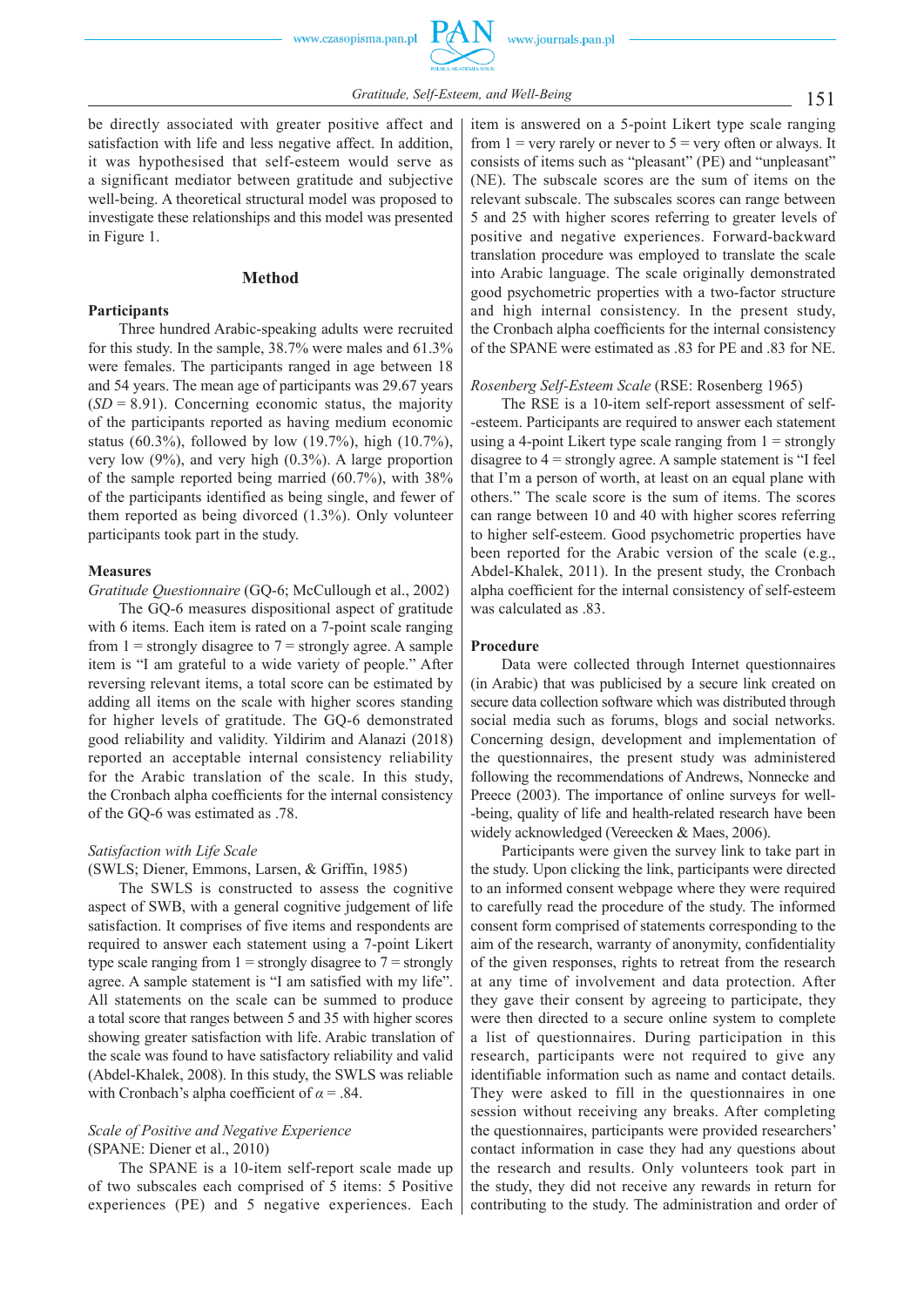152 *Murat Yildirim, Nouf Abdullah Alshehri, Izaddin Ahmad Aziz*

the self-reported questionnaires were kept consistent for all participants. No incentives were given for completing the survey.

# **Data Analyses**

The asymmetry of the distribution of variables was checked using skewness and kurtosis statistics. Following inspection of the data, five cases were determined to be univariate outliers within the data set and they were dropped from the analysis, as their standardized Z scores were greater than +3.29. Multivariate outliers were checked using Mahalanobis distance and one case was identified as being a multivariate outlier and excluded from the analysis. Variance inflation factor (range: 1.63–2.07) and tolerance (range: .48–.61) did not show any multicollinearity issue. Descriptive statistics were computed. Zero -order Pearson's *r* correlations were conducted to explore the relationships between the gratitude, self-esteem, and subjective well-being variables. Confirmatory factor analysis was used to examine whether the model satisfactorily fits the data. Structural equational model was used to test whether self-esteem served as a mediator between gratitude and subjective well -being. Multicollinearity issues were investigated using standard linear regression. The analyses were carried out utilizing SPSS and AMOS version 24 for Windows.

# **Results**

#### **Descriptive Statistics**

Table 1 presents a summary of internal consistency reliabilities and descriptive statistics for the scales of gratitude, self -esteem, and subjective well -being. Cronbach alpha coefficients for the internal consistency reliabilities for all scales were above the conventional criteria of *α* .70. Table 1 also indicates that skewness and kurtosis statistics ranged between the widely used criteria of  $\pm 1$  (George & Mallery, 2010) suggesting that the data were roughly normally distributed. Participants showed high mean scores on the scales of gratitude, self -esteem, satisfaction with life, and positive experience by exceeding the midpoint of the corresponding scales, while they showed low mean scores on the scale of negative experience by failing to exceed the midpoint of that scale.

### **Correlation Analysis**

Zero-order correlations between gratitude, self-esteem, satisfaction with life, positive experience, and negative experience are documented in Table 2. The results demonstrated that all psychological variables were significantly related with each other and those correlations were in the line with our expectations. Gratitude shared a significant positive correlation with self -esteem, satisfaction with life and positive experience. Gratitude also shared a significant negative correlation with negative experience. Similarly, self -esteem shared a significant positive correlation with satisfaction with life and positive experience. Self-esteem also shared a significant negative correlation with negative experience. Satisfaction with life shared a significant positive correlation with positive experience and shared a significant negative correlation with negative experience. It is important to note that all correlation coefficients were significant at .01 probability level.

#### **Table 2. Pearson correlations among the study variables**

| 1. Gratitude                                    |          |                               |                                               |  |
|-------------------------------------------------|----------|-------------------------------|-----------------------------------------------|--|
| 2. Self-esteem                                  | $.57***$ |                               |                                               |  |
| 3. Satisfaction with life $.52^{**}$ $.58^{**}$ |          |                               |                                               |  |
| 4. SPANE-Positive                               |          | $57^{**}$ $58^{**}$ $57^{**}$ |                                               |  |
| 5. SPANE-Negative                               |          |                               | $-46^{**}$ $-58^{**}$ $-50^{**}$ $-61^{**}$ 1 |  |
|                                                 |          |                               |                                               |  |

<sup>\*\*</sup>  $p < 0.01$ .

### **Structural Equation Modeling**

To test the hypothesis that self -esteem would act as a mediator in the relationship between gratitude and subjective well-being, SEM was performed in which self-esteem acted as the mediator variable and gratitude served as the predictor variable while subjective well -being served as the dependent variable. Direct relationships among the variables were also investigated. The theoretical structural model that was proposed to assess the direct and indirect effects of gratitude, self -esteem, and subjective well -being

| Table 1. Internal consistency reliabilities and descriptive statistics for study variables ( $N = 300$ ) |  |  |  |  |  |  |
|----------------------------------------------------------------------------------------------------------|--|--|--|--|--|--|
|----------------------------------------------------------------------------------------------------------|--|--|--|--|--|--|

| <b>Variable</b>        | Cronbach's alpha | Mean  |           | <b>Skewness</b>  |           | <b>Kurtosis</b>  |           |
|------------------------|------------------|-------|-----------|------------------|-----------|------------------|-----------|
|                        |                  |       | <b>SD</b> | <b>Statistic</b> | <b>SE</b> | <b>Statistic</b> | <b>SE</b> |
| Gratitude              | .78              | 30.11 | 7.16      | $-.59$           | .14       | .03              | .28       |
| Self esteem            | .83              | 29.75 | 5.10      | $-.59$           | .14       | .64              | .28       |
| Satisfaction with life | .84              | 22.19 | 7.27      | $-.42$           | .14       | $-.64$           | .28       |
| SPANE-Positive         | .83              | 21.81 | 3.93      | $-.54$           | .14       | .37              | .28       |
| SPANE-Negative         | .83              | 15.09 | 4.35      | .41              | .14       | $-.26$           | .28       |

*Note*.  $SD$  = standard deviation,  $SE$  = standard error.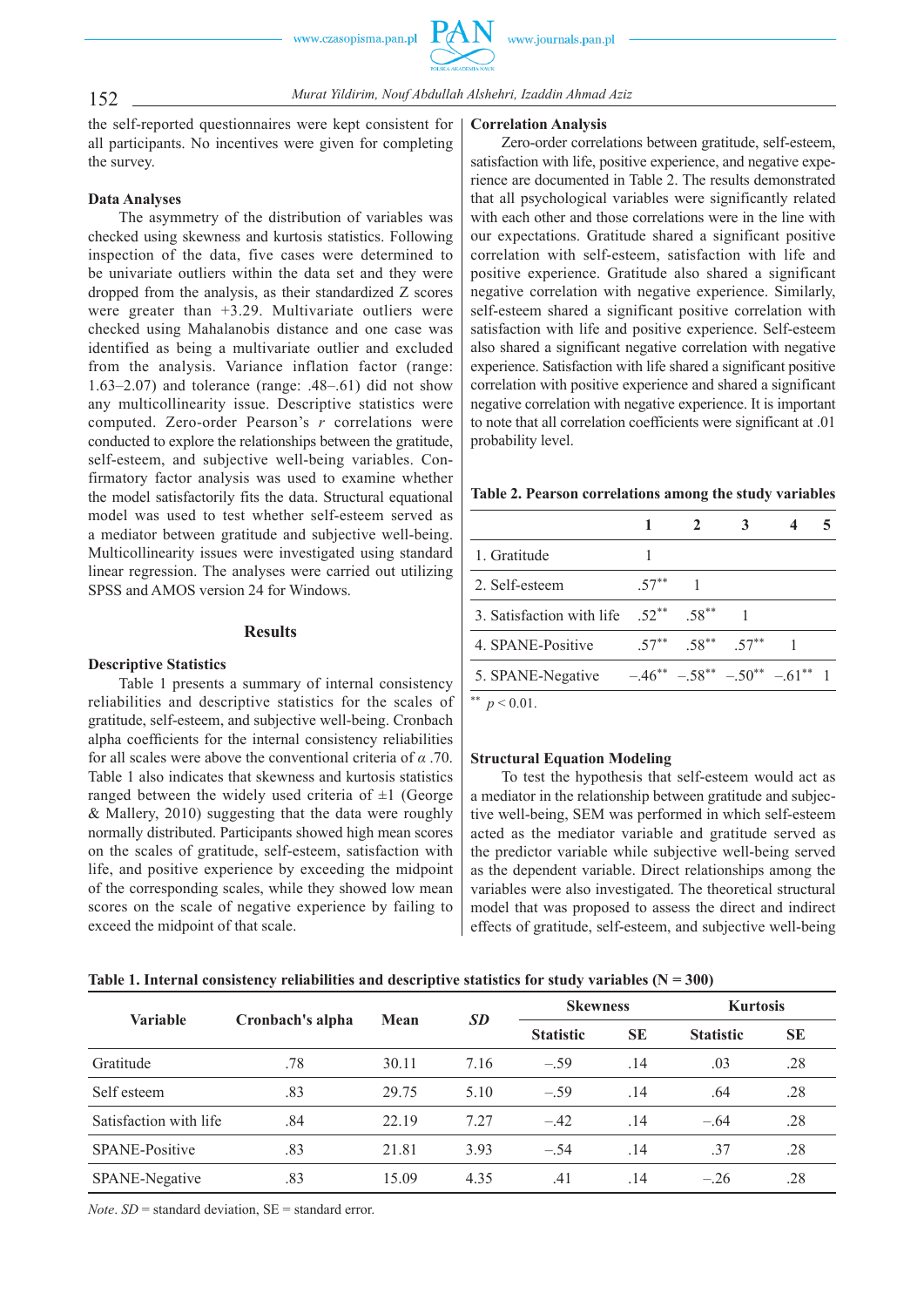153 *Gratitude, Self-Esteem, and Well-Being*





is presented in Figure 1. In the model, gratitude and self- -esteem are represented with parcels, while subjective well- -being is represented with its three components: satisfaction with life, positive experience, and negative experience. The parcels were created from the items on the gratitude and self -esteem scales to control for inflated measurement errors caused by having multiple indicators that refer to a latent variable. Parcels were formed by assigning scale items to parcel based on their item -total correlations. For gratitude, parcel 1 comprised of items 1 and 2; parcel 2 comprised of items 4 and 6; and parcel 3 comprised of items 3 and 5. For self -esteem, parcel 1 comprised of items 5, 6, and 9; parcel 2 comprised of items 1, 2, and 10; and parcel 3 comprised of items 3, 4, 7, and 8.

We used various goodness-of-fit statistics to assess the closeness of the hypothetical model to the empirical data. Chi-square statistic is largely sensitive to sample size and can be significant when there are small actual differences between the observed and implied model covariances (Kline, 2015). Thus, we did not rely on this statistic as an assessment of absolute fit but used the ratio of chi -square to degrees of freedom (*χ2/df*, Jöreskog & Sörbom, 1993), the Non -Normed Fit Index (NNFI, Bentler, & Bonett, 1980), the Comparative Fit Index (CFI, Bentler, 1990), Root Mean Square Error of Approximation (RMSEA, Steiger, 1990), and the Standardized Root Mean Square Residual (SRMR, Byrne, 1998) to assess adequateness of fit of each model. With regard to the evaluation of the model fit, higher values for the CFI and NNFI refer to good model fit (>.90, acceptable and >.95, desirable, Hu & Bentler, 1999). As to the RMSEA and SRMR, lower values refer to good model fit  $(<.08$ , acceptable, <.05, desirable for RMSEA, Hu & Bentler, 1999) and (<.10, acceptable, <.05, desirable for SRMR, Hu & Bentler, 1999).

The results showed that although the recommended model was found to be significant as the chi -square test value was significant ( $\chi^2 = 54.94$ ,  $df = 24$ ,  $p < 0.01$ ), examination of the proposed model fit indices revealed

"good" model fit to the data  $(\chi^2/df = 2.29, \text{ RMSEA} = .07,$ SRMR = .04, CFI = .98, NNFI = .96).  $\chi^2/df$  and SRMR parameters were respectively below the threshold value of 3 and .06 reflecting good fit, while RMSEA parameter was below the threshold value of .08 reflecting acceptable fit. CFI and NNFI parameters were above the threshold value of .95 reflecting good fit model to the data. Gratitude positively predicted self-esteem ( $\beta$  = .68,  $p$  < .001) and subjective well-being  $(\beta = .42, p < .001)$ . Self-esteem positively predicted subjective well-being ( $\beta$  = .55,  $p < .001$ ).

A bootstrapping procedure was utilized to evaluate the size of the total indirect effects and corresponding Confidence Intervals (CIs). The mediating effect of self- -esteem was tested using the bootstrapping estimation procedure with a bootstrapping sample of 1000. Gratitude was significantly predicted self-esteem ( $\beta$  = .68,  $p < .01$ , 95% *CI* [.56, .77]) and subjective well-being  $(\beta = .42, )$  $p \le 0.01$ , 95% *CI* [.23, .58]). Self-esteem significantly predicted subjective well-being ( $\beta$  = .55, *p* < .01, 95% *CI* [.40, .72]). The standardised indirect effect of gratitude on subjective well -being via self -esteem was significant ( $\beta$  = .38,  $p$  < .01, 95% *CI* [.27, .52]). Zero was not included in the *CI*, showing that there was mediating effect of self -esteem in the relationship between gratitude and subjective well -being. Moreover, the *R*2 statistic was considered to determine the proportion of variance in subjective well -being explained by the parameters in the model. Gratitude accounted for 46% of the variance in self -esteem. Gratitude and self -esteem collectively accounted for 80% of the variance in subjective well -being. Gratitude could influence subjective well -being not only directly, but also through the effect of self-esteem.

### **Discussion**

To our knowledge, this was the first study where self-esteem was a mediator of the relationship between gratitude and subjective well -being among Saudi adults.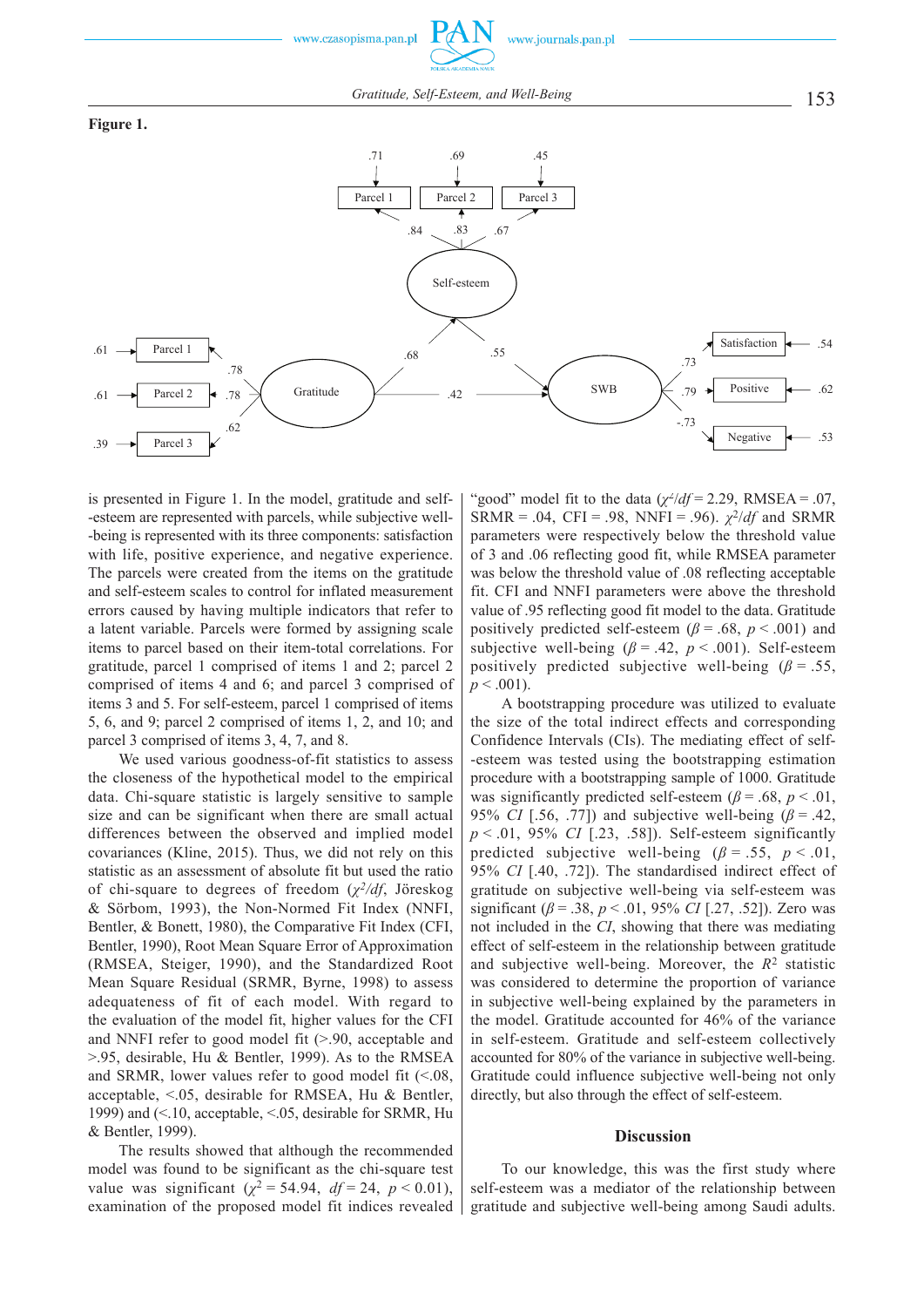

The findings contributed to the evidence that enhancing self-worth can serve a significant indirect role in improving the positive effect of gratitude on subjective well -being.

Gratitude was positively correlated with self -esteem, satisfaction with life, and positive experience, while it was negatively correlated with negative experience. Self- -esteem was also positively correlated with satisfaction with life and positive experience, while it was negatively correlated with negative experience. These results provide support for the relationship among gratitude, self-esteem and subjective well -being (Datu, 2014; Fredrickson, 2001; Kong, Ding, & Zhao, 2015; Liao & Weng, 2018). The results as to the mediating effect of self-esteem on the relationship between gratitude and satisfaction with life indicated that self -esteem exerted a mediating effect. This finding showed that higher levels of gratitude increased the levels of self-esteem, which eventually resulted in greater subjective well -being. Self -esteem as a positive psychological characteristic should be addressed in conjunction with gratitude and subjective well -being. This finding is in line with the findings of a study in which self- -esteem acted as a mediator between gratitude disposition and several well -being indices in Chinese undergraduate students (Lin, 2015). This finding is also consistent with previous research; high levels of gratitude and self-esteem can have positive effect on well -being (Du, King, & Chi, 2017; Emmons & McCullough, 2003; Froh et al., 2009; McCullough et al., 2002; Wood et al., 2008; 2009; Wood et al., 2010). Therefore, professionals and practitioners should know whether individuals have adequate levels of self-esteem to assist them to support their gratitude and improve their subjective well -being.

The results of this study indicated that Saudi adults exhibited high levels of gratitude  $(M = 30.11)$ , self-esteem (*M* = 29.75), satisfaction with life (*M* = 22.19), and positive experience  $(M = 21.81)$  and low levels of negative experience  $(M = 15.09)$ , considering the cut-off point for each of the scale and subscale (24.5 for gratitude, 25 for self-esteem, 20 for satisfaction with life, 18 for positive experience, and 18 for negative experience). Consistently, in a recent study with Saudi university students, the levels of gratitude and satisfaction with life were high, while the level of perceived stress was low (Yildirim & Alanazi, 2018). In previous studies with adolescents in an Arab country, mean scores for satisfaction with life, self -esteem, happiness, and mental and physical health were high, while mean score for anxiety was low (Abdel-Khalek, 2011). The attention to gratitude and self -esteem are warranted, when professionals in Saudi Arabia provide ways to improve subjective well -being of individuals.

The findings of this research offered empirical support in respect to the links between gratitude, self -esteem, and subjective well -being in the context of Saudi Arabia. The current study contributed to subjective well-being research by investigating a mechanism that may explain the association between gratitude and subjective well -being. Using SEM, this mechanism was punctiliously examined to test the structural association between constructs. SEM is as a useful way to investigate the associations among a set

of variables simultaneously and calculate measurement error that gives a more rigorous assessment of the models being evaluated as compared to regression analyses (Bollen & Long, 1993). Given that, positive psychology aims to promote optimal human functioning and development of individuals by applying its principles, evidence pertaining to the investigation of these positive variables is dearth in Saudi Arabia. The associations between gratitude, self-esteem, and subjective well-being offer a valuable opportunity to understand that feeling worth about the self is important for being grateful in life and experiencing greater subjective well -being, which are important elements of fully functioning. The findings of this study also provided an important theoretical structural basis for intervention studies. Mediating effect of self-esteem on the relationship between gratitude and subjective well- -being suggests that it is probable to enhance the effect of gratitude on subjective well -being by promoting self- -esteem. That is, it could be more effective to offer resources for the improvement of self -esteem, rather than promoting gratitude itself, in enhancing subjective well- -being. The findings can be used to develop important interventions that focus on factors contributing to subjective well-being. Self-esteem appears to play an important role between gratitude and subjective well -being. It shows that individuals who feel grateful for the things in life are more likely to feel worth about self, which in turn results into greater subjective well -being. Individuals who engage in activities that trigger the feeling of gratitude may experience higher subjective well -being if they perceive themselves as worthful. Collectively, this study indicates the importance of not only focusing on increasing gratitude, but also the importance of improving self -esteem for greater subjective well -being.

Although the findings of this study provide evidence that self -esteem can act as a significant mediator between gratitude and subjective well -being, the study is limited in comprehensively understanding the nature of these important variables. We acknowledge some important limitations of this study. First, it is difficult to conclude that the observed impact of self -esteem in the relationship between gratitude and subjective well -being holds true for all cultures. Although some research in this area has demonstrated positive relationships among the variables of this study, more systematic studies comparing various groups of people from different cultures might facilitate worthful information concerning the impact of self-esteem in the relationship between gratitude and subjective well- -being. This would allow us to understand if there were any cross -cultural potential to the previous studies and something that could be worth investigating on this issue. Second, in this study, self-esteem was only selected as a mediator between gratitude and subjective well -being. As the results showed that the mediating role of self- -esteem between the study variables was partial, suggesting that there might be other potential mediators that may be a process relating gratitude with higher well -being. Hence, future researchers are encouraged to investigate other potential mediators. Third, as this study used a conve-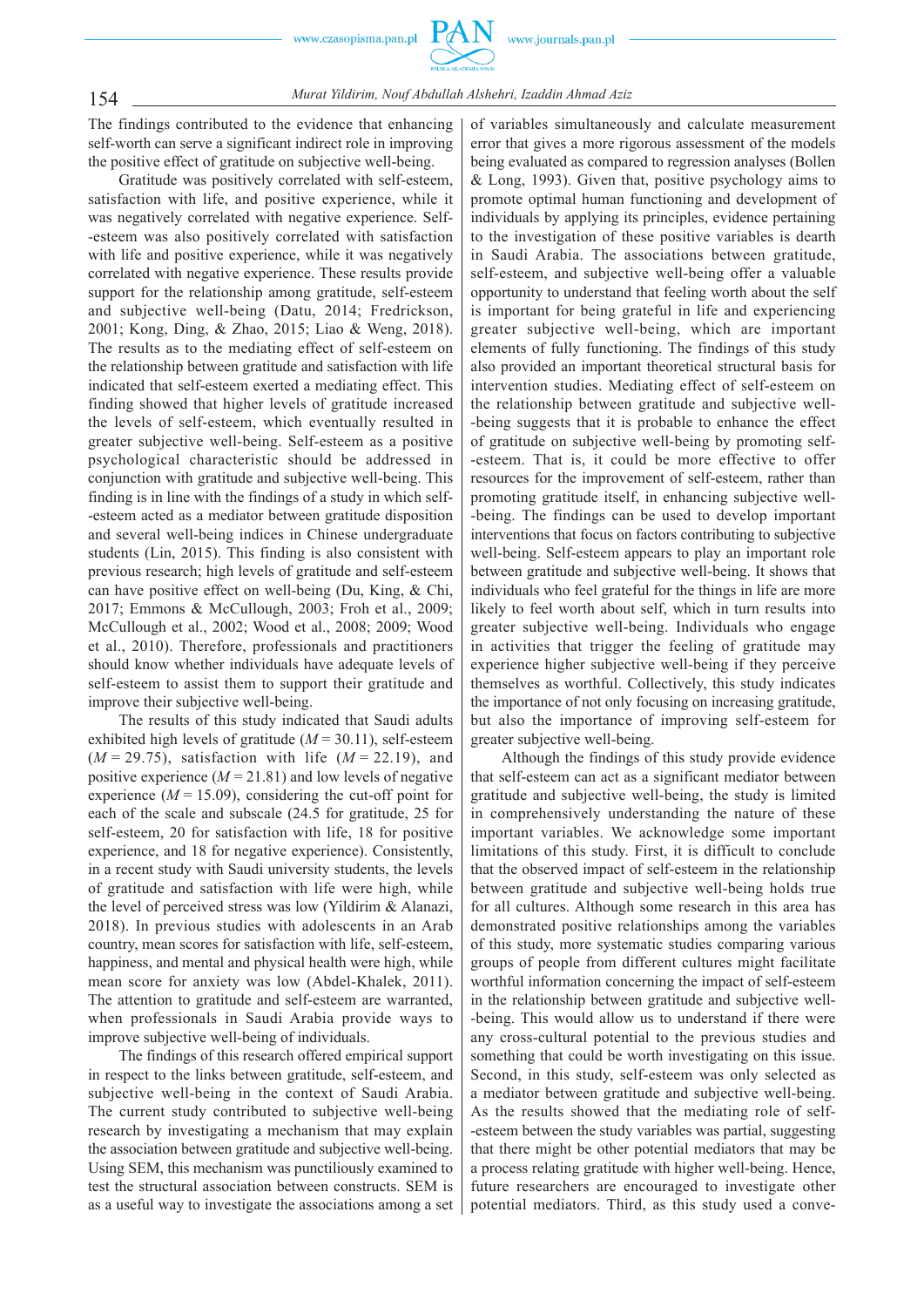

nience sampling method, the present sample may not represent the entire Saudi general public. Additionally, as the variables of this study were measured using self- -report questionnaires, participants may have responded in a socially desirable way by tending to give a positive self- -description. It is recommended that subsequent researchers include non-self-report questionnaires such as peer ratings and objective measures to obtain more accurate information as to the study variables.

This study indicated that there are significant associations between gratitude, self -esteem, and subjective well-being among members of the public in Saudi Arabia. In light of these results, intervention studies assessing the usefulness of self -esteem are needed to facilitate a better understanding of the relationship between gratitude and subjective well -being. As to the potential practical implications, the findings are also valuable in terms of the development and implementation of the programs that include self -esteem as a key factor to boost subjective well- -being of individuals and adolescents who have high levels of gratitude.

### **Declarations**

No potential conflict of interest was reported by the author.

#### **Funding**

The authors received no funding for this article.

#### **Acknowledgements**

Authors thank to all participants for their contribution.

#### **References**

- Abdel -Khalek, A. M. (2011). Religiosity, subjective well -being, self- -esteem, and anxiety among Kuwaiti Muslim adolescents. *Mental Health, Religion & Culture*, *14*(2), 129–140.
- Abdel -Khalek, A. M. (2008). Satisfaction with life in Kuwaiti samples. *Derasat Nafsiyah [Psychological Studies]*, *18*, 121–135. [In Arabic].
- Andrews, D., Nonnecke, B., & Preece, J. (2003). Electronic survey methodology: A case study in reaching hard -to -involve Internet users. *International Journal of Human -Computer Interaction*, *16*(2), 185–210.
- Baumeister, R. F., Tice, D. M., & Hutton, D. G. (1989). Self-presentation motivations and personality differences in self -esteem. *Journal of Personality*, *57*, 547–579.
- Bentler, P. M. (1990). Comparative fit indexes in structural models. Psy*chological Bulletin*, *107*(2), 238–246.
- Bentler, P. M., & Bonett, D. G. (1980). Significance tests and goodness of fit in the analysis of covariance structures. *Psychological Bulletin*, *88*(3), 588–606. doi: 10.1037/0033 -2909.88.3.588
- Bollen, K. A., & Long, J. S. (1993). *Testing structural equation models.* Newbury Park, CA: Sage.
- Byrne, B. M. (1998). *Structural Equation Modeling with LISREL, PRELIS and SIMPLIS: Basic Concepts, Applications and Programming*. Mahwah, New Jersey: Lawrence Erlbaum Associates.
- Datu, J. A. D. (2014). Forgiveness, gratitude and subjective well-being among Filipino adolescents. *International Journal for the Advancement of Counselling*, *36*(3), 262–273.
- Diener, E. (1984). Subjective well -being. *Psychological Bulletin*, *95*, 542–575.
- Diener, E. (2000). Subjective well–being: The science of happiness and a proposal for a national index. *American Psychologist*, *55*(1), 34–43.
- Diener, E., Emmons, R. A., Larsen, R. J., & Griffin, S. (1985). The satisfaction with life scale. *Journal of Personality Assessment*, *49*(1), 71–75.
- Diener, E., Pressman, S. D., Hunter, J., & Delgadillo -Chase, D. (2017). If, why, and when subjective well-being influences health, and future needed research. *Applied Psychology: Health and Well -Being*, *9*, 133–167.
- Diener, E., & Seligman, M. E. (2002). Very happy people. *Psychological Science*, *13*, 81–84.
- Diener, E., Wirtz, D., Tov, W., Kim-Prieto, C., Choi, D. W., Oishi, S., & Biswas -Diener, R. (2010). New well -being measures: Short scales to assess flourishing and positive and negative feelings. *Social Indicator Research*, *97*, 143–156.
- Du, H., King, R. B., & Chi, P. (2017). Self-esteem and subjective well--being revisited: The roles of personal, relational, and collective self -esteem. *PLoS One*, *12*(8), e0183958.
- Emmons, R. A., & McCullough, M. E. (2003). Counting blessings versus burdens: an experimental investigation of gratitude and subjective well -being in daily life. *Journal of Personality and Social Psychology*, *84*, 377–389.
- Fredrickson, B. L. (2001). The role of positive emotions in positive psychology: The broaden -and -build theory of positive emotions. *American Psychologist*, *56*, 218–226.
- Froh, J. J., Miller, D. N., & Snyder, S. F. (2007). Gratitude in children and adolescents: Development, assessment, and school -based intervention. *School Psychology Forum*, *2*, 1–13.
- Froh, J. J., Yurkewicz, C., & Kashdan, T. B. (2009). Gratitude and subjective well -being in early adolescence: Examining gender differences. *Journal of Adolescence*, *32*(3), 633–650.
- George, D., & Mallery, P. (2010). *SPSS for windows step by step: A simple guide and reference 17.0 update (10th ed.)*. Baston: Pearson.
- Hu, L. T., & Bentler, P. M. (1999). Cutoff criteria for fit indexes in covariance structure analysis: Conventional criteria versus new alternatives. *Structural Equation Modeling: A Multidisciplinary Journal*, *6*(1), 1–55.
- Jöreskog, K. G., & Sörbom, D. (1993). LISREL 8: *Structural Equation Modeling with the SIMPLIS Command Language*. Hillsdale, NJ: Lawrence Erlbaum.
- Judge, T. A., Thoresen, C. J., Bono, J. E., & Patton, G. K. (2001). The job satisfaction–job performance relationship: A qualitative and quantitative review. *Psychological Bulletin*, *127*, 376–407.
- Kline, R. B. (2015). *Principles and practice of structural equation modeling*. New York, NY: The Guilford Press publications.
- Keyes, C. (2002). The mental health continuum: From languishing to flourishing in life. *Journal of Health and Behaviour Research*, *43*, 207–222.
- Keyes, C. L. M. (2006). Subjective well -being in mental health and human development research worldwide: An introduction. *Social Indicators Research*, *77*, 1–10.
- Kong, F., Ding, K., & Zhao, J. (2015). The relationships among gratitude, self-esteem, social support and life satisfaction among undergraduate students. *Journal of Happiness Studies*, *16*(2), 477–489.
- Lambert, N. M., Fincham, F. D., Braithwaite, S. R., Graham, S. M., & Beach, S. R. (2009). Can prayer increase gratitude? *Psychology of Religion and Spirituality*, *1*(3), 139–149.
- Liao, K. Y. -H., & Weng, C. -Y. (2018). Gratefulness and subjective well- -being: Social connectedness and presence of meaning as mediators. *Journal of Counseling Psychology*, *65*(3), 383–393.
- Lin, C. C. (2015). Self -esteem mediates the relationship between dispositional gratitude and well -being. *Personality and Individual Differences*, *85*, 145–148.
- Lyubomirsky, S., King, L., & Diener, E. (2005). The benefits of frequent positive affect: Does happiness lead to success? *Psychological Bulletin*, *131*, 803–855.
- McCullough, M. E., Emmons, R. A., & Tsang, J. (2002). The grateful disposition: A conceptual and empirical topography. *Journal of Personality and Social Psychology*, *82*, 112–127.
- McCullough, M. E., Kilpatrick, S. D., Emmons, R. A., & Larson, D. B. (2001). Is Gratitude a Moral Affect? *Psychological Bulletin*, *127*(2), 249–266.
- Oishi, A., Diener, E., & Lucas, R. E. (2007). The optimum level of well- -being: Can people be too happy? *Perspectives on Psychological Science*, *2*, 346–360.